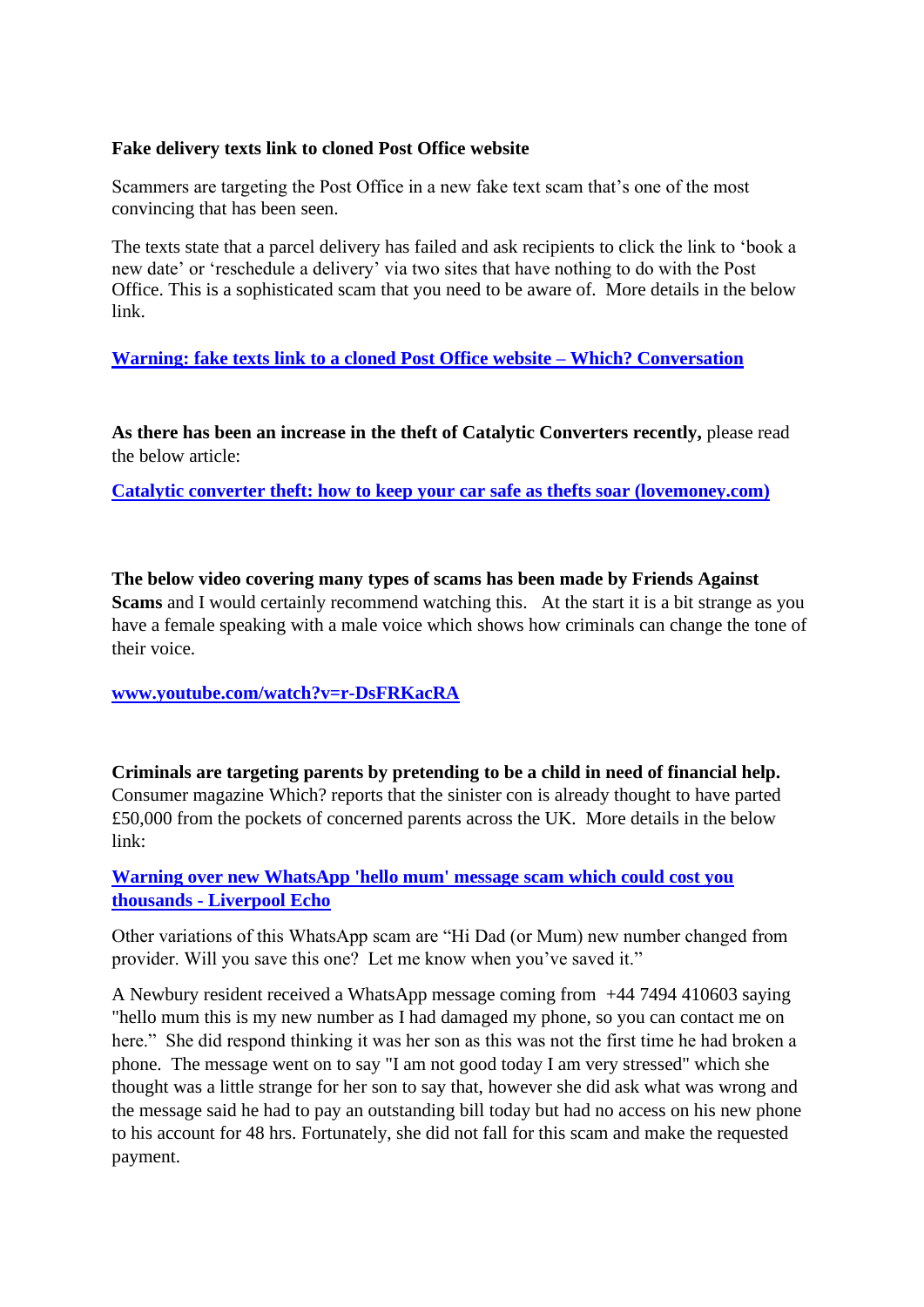**There are several HMRC scams circulating** such as the following and from the wording you can tell it is not genuine:

## **Pending Tax-Refund**

We would like to notify you that you still have an outstanding tax refund of £949.99 GBP from overpaid tax from year ending 2020 - 2021, despite our previous letters regarding your refund we have now receive your claim.

Please read the below article to find out more information:

**[https://www.gov.uk/government/publications/phishing-and-bogus-emails-hm-revenue](https://www.gov.uk/government/publications/phishing-and-bogus-emails-hm-revenue-and-customs-examples/phishing-emails-and-bogus-contact-hm-revenue-and-customs-examples)[and-customs-examples/phishing-emails-and-bogus-contact-hm-revenue-and-customs](https://www.gov.uk/government/publications/phishing-and-bogus-emails-hm-revenue-and-customs-examples/phishing-emails-and-bogus-contact-hm-revenue-and-customs-examples)[examples](https://www.gov.uk/government/publications/phishing-and-bogus-emails-hm-revenue-and-customs-examples/phishing-emails-and-bogus-contact-hm-revenue-and-customs-examples)**

# **Emails are being received purporting to be from the NHS asking you to apply for a Covid vaccination passport – example below:**

While restrictions on travel could prevent coronavirus transmission in the short term, hard copy and digital passports showing COVID-negative and vaccination status may help reopen airports and other badly hit areas of the economy.

Use this service to confirm you are coronavirus (COVID-19) vaccinated and receive your new Passport. You will need to:

## **Confirm your personal details**

- \* Wait 5 to 10 working days until you receive your Passport at your home address
- \* Use your new passport for travel without restrictions
- \* This is a very important step to live safely and freely alongside the virus

**[National Insurance](https://www.express.co.uk/latest/national-insurance)** is regularly targeted by scammers and in recent months, a number of warnings have been issued on criminals attempting to get information through phone calls or emails. HMCTS has warned that criminals have found a new way to target Britons.

What is the new scam?

HM Courts and Tribunal Services explained criminals are using HMCTS telephone numbers as a way to target the public by convincing them to hand over money and personal information such as National Insurance numbers. The calls impersonate HMCTS and may ask the caller to "press one" in order to speak with an advisor about unpaid fines or police warrants.

To protect oneself from this scam, HMCTS issued the following guidance: